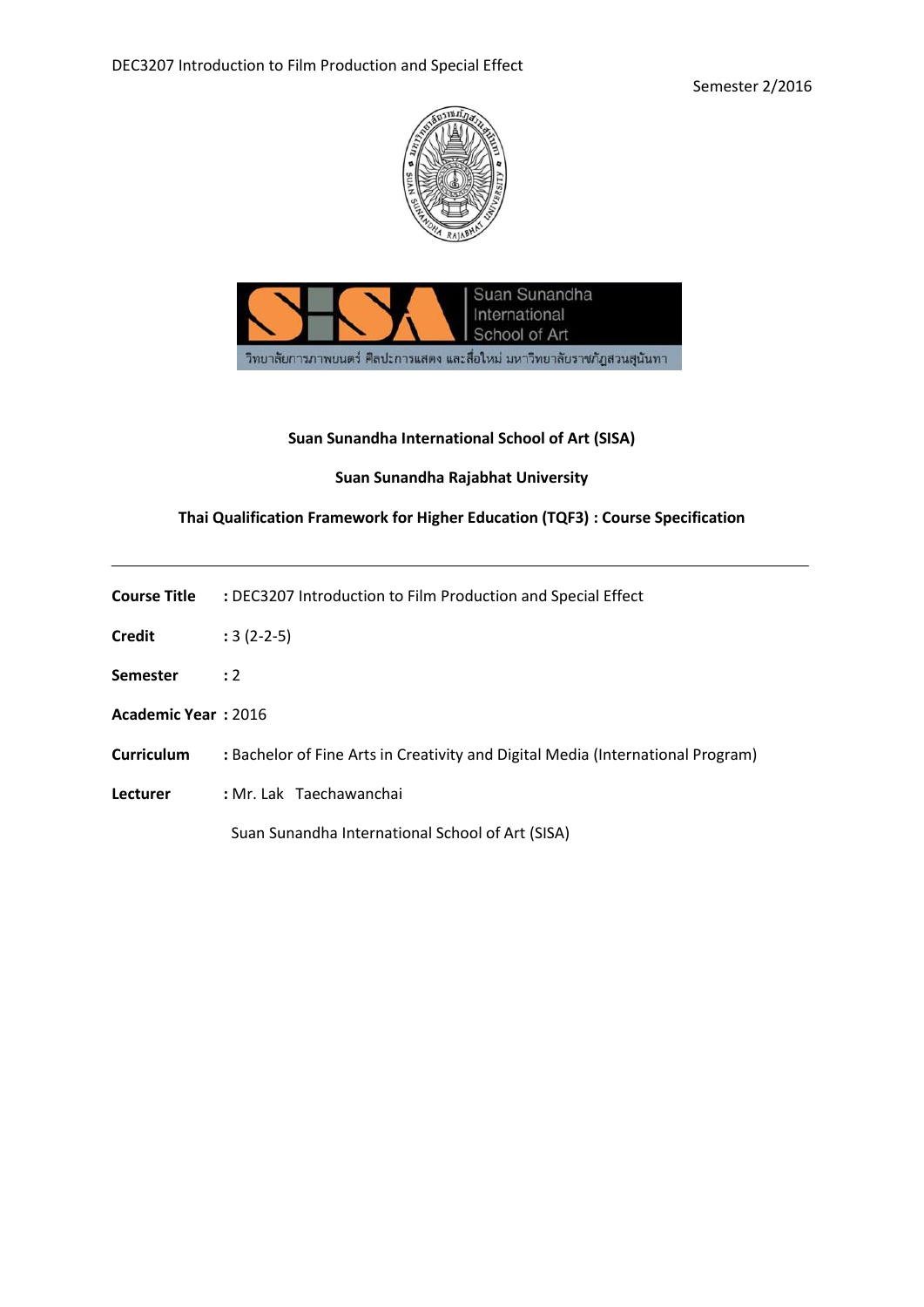# **Section 1. General Information**

- 1. Code and Course Title : DEC3207 Introduction to Film Production and Special Effect
- 2. Credit : 3 (2-2-5)
- 3. Curriculum and Course Category: This course offering, a part of the Bachelor of Fine Arts, Creativity and Digital Media Program, Suan Sunandha International School of Art, Suan Sunandha Rajabhat University is categorized as Creativity and Digital Media Free Elective Course.
- 4. Lecturer : Mr. Lak Taechawanchai
	- E-mail: lak.ta@ssru.ac.th
- 5. Semester / Year Level of Students: Semester 2 / 3<sup>rd</sup> Year Students
- 6. Pre-Requisite (if any) : None
- 7. Co-Requisite (if any) : None
- 8. Learning Location : Suan Sunandha International School of Art (SISA),
	- Room: 81/81101, Suan Sunandha Rajabhat University
- 9. Late Date for Preparing and Revising this Course: -

# **Section 2. Aims and Objectives**

- 1. Objectives of Course
	- 1.1 To understand Film production.
	- 1.2 To create visual effect for film production.
- 2. Objectives of Developing/Revising Course -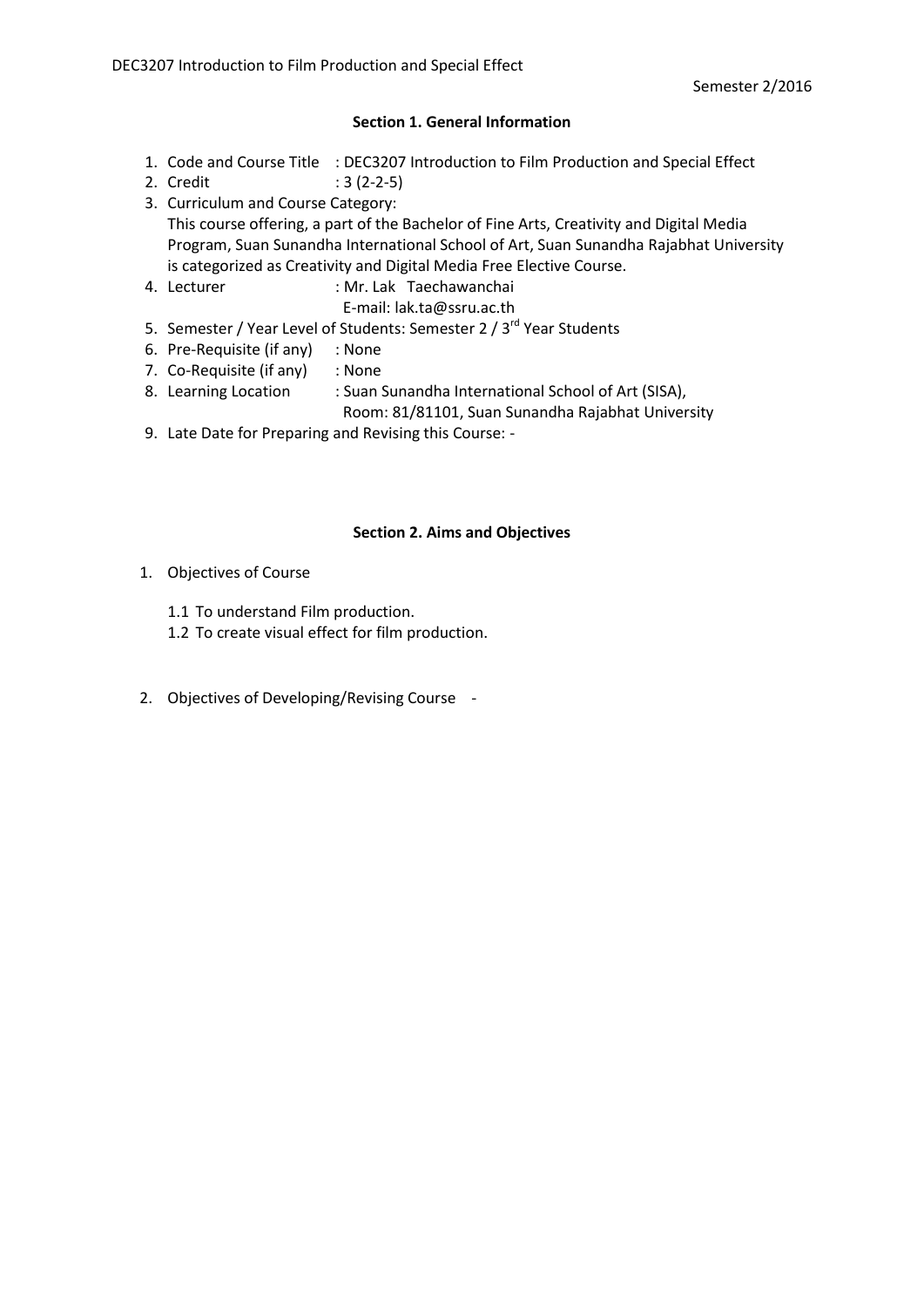# **Section 3. Course Structure**

### **1. Course Outline**

Introduction to both still and video camera shooting, angles, and equipment used for filming movies, in addition to visual effects in the design of creative media; the design and production of visual effects.

### **2. Time Length per Semester** (Lecture-Hours / Practice-Hours / Self Study-Hours)

| Lecture          | Practice         | Self-Study       | Addition             |
|------------------|------------------|------------------|----------------------|
| 2 hours per week | 2 hours per week | 5 hours per week | upon student request |

# **3. Time Length per Week for Individual Academic Consulting and Guidance**

- 3.1 Lecturer will be available every Wednesday from 8:00 to 12.00 at Suan Sunandha International School of Art or an appointment can be made upon request.
- 3.2 Lecturer can also be reached via e-mail for any short consultations: lak.ta@ssru.ac.th

# **Section 4. Developing Students' Learning Outcomes**

| <b>Learning Standard/Outcomes</b> | <b>Learning Activities</b>     | <b>Learning Assessment</b>     |  |  |
|-----------------------------------|--------------------------------|--------------------------------|--|--|
| <b>Ethics and Morals</b><br>1.    |                                |                                |  |  |
| 1.Honesty                         | 1. Rules setting such as       | 1. Evaluation of on time class |  |  |
| 2.Integrity                       | attending the class on time    | attendance                     |  |  |
| 3.Responsibility                  | and regularly                  | 2. Evaluation of on time       |  |  |
| 4. Punctuality                    | 2. Group discussion            | assigned tasks sending         |  |  |
| 5.Tolerance                       | 3. Group work                  | 3. Evaluation of harmony in    |  |  |
| 6.Confidence                      | 4. Responsible for given tasks | students group working         |  |  |
|                                   | and be honest in working       |                                |  |  |
|                                   | and examination                |                                |  |  |
|                                   | 2. Knowledge                   |                                |  |  |
| 1. Can apply knowledge in real    | 1. Explain and conclude ideas  | 1. Evaluation by behaviors,    |  |  |
| working time                      | through teaching               | attention and class            |  |  |
| 2. Dare to use creativity that's  | documents and                  | participation                  |  |  |
| profit for film production        | presentation by programs       | 2. Evaluation by group working |  |  |
| development                       | of Microsoft PowerPoint,       | of film production and         |  |  |
| 3. Understand in working          | Microsoft Word and             | discussion                     |  |  |
| process rightly in standard       | Internet                       | 3. Evaluation by quiz, midterm |  |  |
| 4. Good attitude to profession    | 2. Single and group            | examination and final          |  |  |
| and work based on                 | assignment and discussion      | examination                    |  |  |
| moralities and ethics of          | 3. Games for case studies      |                                |  |  |
| mass communicators                | understanding and              |                                |  |  |
|                                   | conclusion                     |                                |  |  |
|                                   | 4. Quiz in class               |                                |  |  |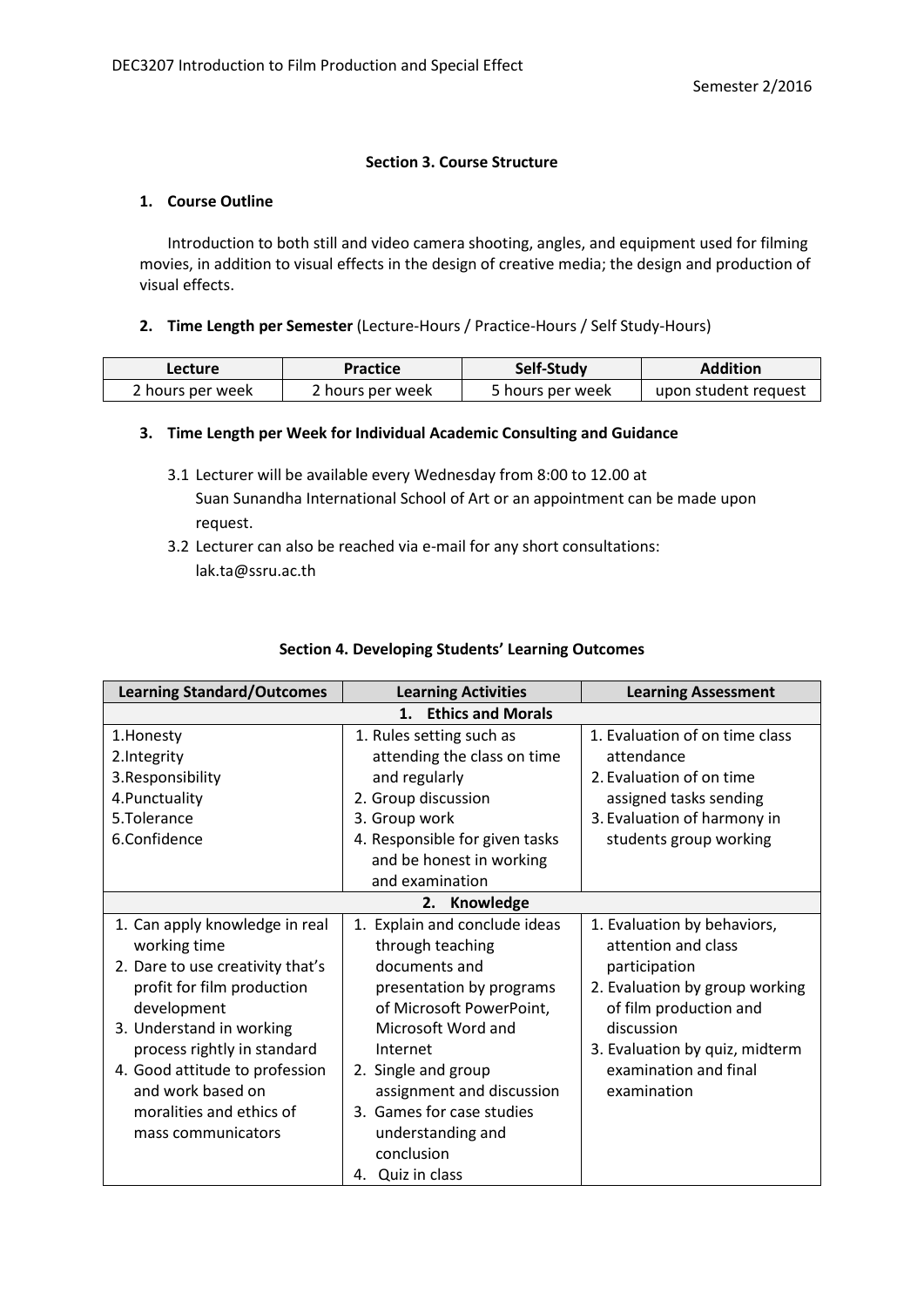| <b>Learning Standard/Outcomes</b>                                                                                                                                                                                                                                                                                                                                                        | <b>Learning Activities</b>                                                                                                                                                                                                                                                            | <b>Learning Assessment</b>                                                                                                                                                                                                                       |  |  |  |
|------------------------------------------------------------------------------------------------------------------------------------------------------------------------------------------------------------------------------------------------------------------------------------------------------------------------------------------------------------------------------------------|---------------------------------------------------------------------------------------------------------------------------------------------------------------------------------------------------------------------------------------------------------------------------------------|--------------------------------------------------------------------------------------------------------------------------------------------------------------------------------------------------------------------------------------------------|--|--|--|
| <b>Cognitive Skills</b><br>3.                                                                                                                                                                                                                                                                                                                                                            |                                                                                                                                                                                                                                                                                       |                                                                                                                                                                                                                                                  |  |  |  |
| 1. Can apply theoretical section<br>and practical part to film<br>production<br>2. Can analyze situations in film<br>production                                                                                                                                                                                                                                                          | 1. Practice and ideas<br>conclusion by program of<br>Microsoft PowerPoint<br>2. Assignment of group<br>discussion and report<br>3. Group analysis based on at<br>present film principles                                                                                              | 1. Evaluation by behaviors,<br>attention and class<br>participation<br>2. Evaluation by group<br>discussion<br>3. Evaluation by class practice<br>4. Evaluation by students' ideas<br>conclusion, analysis including<br>with in class evaluation |  |  |  |
| 4.                                                                                                                                                                                                                                                                                                                                                                                       | <b>Interpersonal Skills and Responsibilities</b>                                                                                                                                                                                                                                      |                                                                                                                                                                                                                                                  |  |  |  |
| 1. Relevant interpersonal skill<br>and classmate<br>2. Skill of creation and<br>maintenance of<br>interpersonal relationship<br>with colleagues and gain<br>and loss people<br>3. Professional practice with<br>self-responsibility and public<br>responsibility based on<br>moralities and ethics of<br>mass communicators<br>4. Being leader and follower<br>while working development | 1. Explain and conclude ideas<br>through teaching<br>documents and<br>presentation by programs<br>of Microsoft PowerPoint,<br>Microsoft Word and<br>Internet<br>2. Group works assignment<br>3. Group presentation                                                                    | 1. Evaluation by behaviors,<br>attention and class<br>participation<br>2. Evaluation by group works<br>3. Evaluation by in class<br>practice                                                                                                     |  |  |  |
| 5.                                                                                                                                                                                                                                                                                                                                                                                       | <b>Numerical Analysis, Communication and Information Technology Skills</b>                                                                                                                                                                                                            |                                                                                                                                                                                                                                                  |  |  |  |
| 1. Effective communication<br>skill which are listening,<br>speaking, reading and<br>writing skills<br>2. Information technology and<br>new media usage skills to<br>support film production<br>such as information<br>searching via internet and<br>uploading produced film to<br>youtube.com                                                                                           | 1. Communicative technology<br>usage practice such as<br>assignment sending via e-<br>mail and creation of forum<br>for ideas sharing<br>2. In class discussion or playing<br>of case studies games<br>3. Report presentation skill by<br>using proper forms, tools<br>and technology | 1. Evaluation by behaviors,<br>attention and class<br>participation<br>2. Evaluation by group<br>discussion and presentation<br>3. Evaluation by in class<br>practice                                                                            |  |  |  |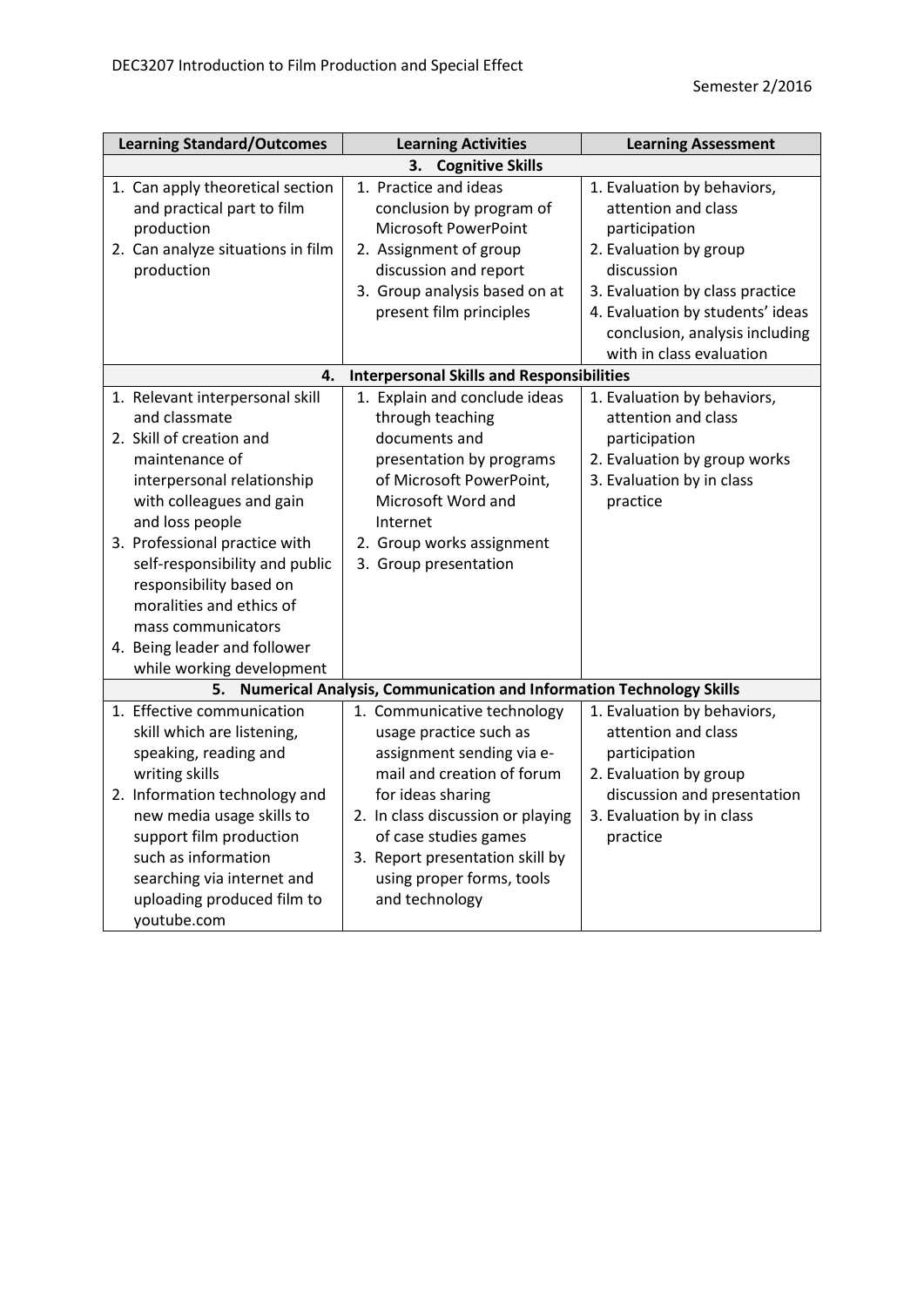# **Section 5. Lesson Plan and Assessment**

# **1. Lesson Plan**

| <b>Week</b>    | <b>Topic/Outline</b>                                          | <b>Hours</b>   | <b>Learning Activities</b><br>and Medias | <b>Lecturer</b>       |
|----------------|---------------------------------------------------------------|----------------|------------------------------------------|-----------------------|
| 1              | - Course Orientation<br>- Introduction for film<br>production | 3              | - Group Discussion                       | Mr. Lak Taechawanchai |
| $\overline{2}$ | - Preproduction for VFX                                       | 3              | - Group Discussion<br>- Group Workshop   | Mr. Lak Taechawanchai |
| 3              | - VFX shooting plan                                           | 3              | - Group Dissussion                       | Mr. Lak Taechawanchai |
| 4              | - Shoot the VFX shot                                          | 3              | - Group Workshop                         | Mr. Lak Taechawanchai |
| 5              | - Introduction for<br>compositing software                    | 3              | - Group Workshop                         | Mr. Lak Taechawanchai |
| 6              | -Timeline and layer                                           | $\overline{3}$ | - Group Workshop                         | Mr. Lak Taechawanchai |
| $\overline{7}$ | <b>Midterm Break Week</b>                                     |                |                                          |                       |
| 8              |                                                               |                | <b>Midterm Examination Week</b>          |                       |
| 9              | - Transform the layer and 3D<br>layer                         | 3              | - Group Workshop                         | Mr. Lak Taechawanchai |
| 10             | - Keying and Masking footage                                  | 3              | - Group Workshop                         | Mr. Lak Taechawanchai |
| 11             | - Basic VFX software plugins                                  | 3              | - Group Workshop                         | Mr. Lak Taechawanchai |
| 12             | - Basic particle system                                       | 3              | - Group Workshop                         | Mr. Lak Taechawanchai |
| $13 - 14$      | - composition and<br>precomposition                           | 3              | - Group Workshop                         | Mr. Lak Taechawanchai |
| 15             | - Project - Presentation                                      | 3              | - Presentation and<br>Criticism          | Mr. Lak Taechawanchai |
| 16             | <b>Final Break Week</b>                                       |                |                                          |                       |
| 17             | <b>Final Examination Week</b>                                 |                |                                          |                       |
|                | <b>Total Hours</b>                                            | 39             |                                          |                       |

# **2. Learning Assessment Plan**

| <b>Learning Outcomes</b>                                                                           | <b>Assessment Activities</b>                                 | <b>Time Schedule</b> | <b>Proportion of</b><br>Assessment (%) |  |  |
|----------------------------------------------------------------------------------------------------|--------------------------------------------------------------|----------------------|----------------------------------------|--|--|
| 1. Ethics and Morals                                                                               |                                                              |                      |                                        |  |  |
| 1. Honesty<br>2. Integrity<br>3. Responsibility<br>4. Punctuality<br>5. Tolerance<br>6. Confidence | <b>Behaviors and Class</b><br><b>Practical Participation</b> | Every Week           | Class Attendance<br>10%                |  |  |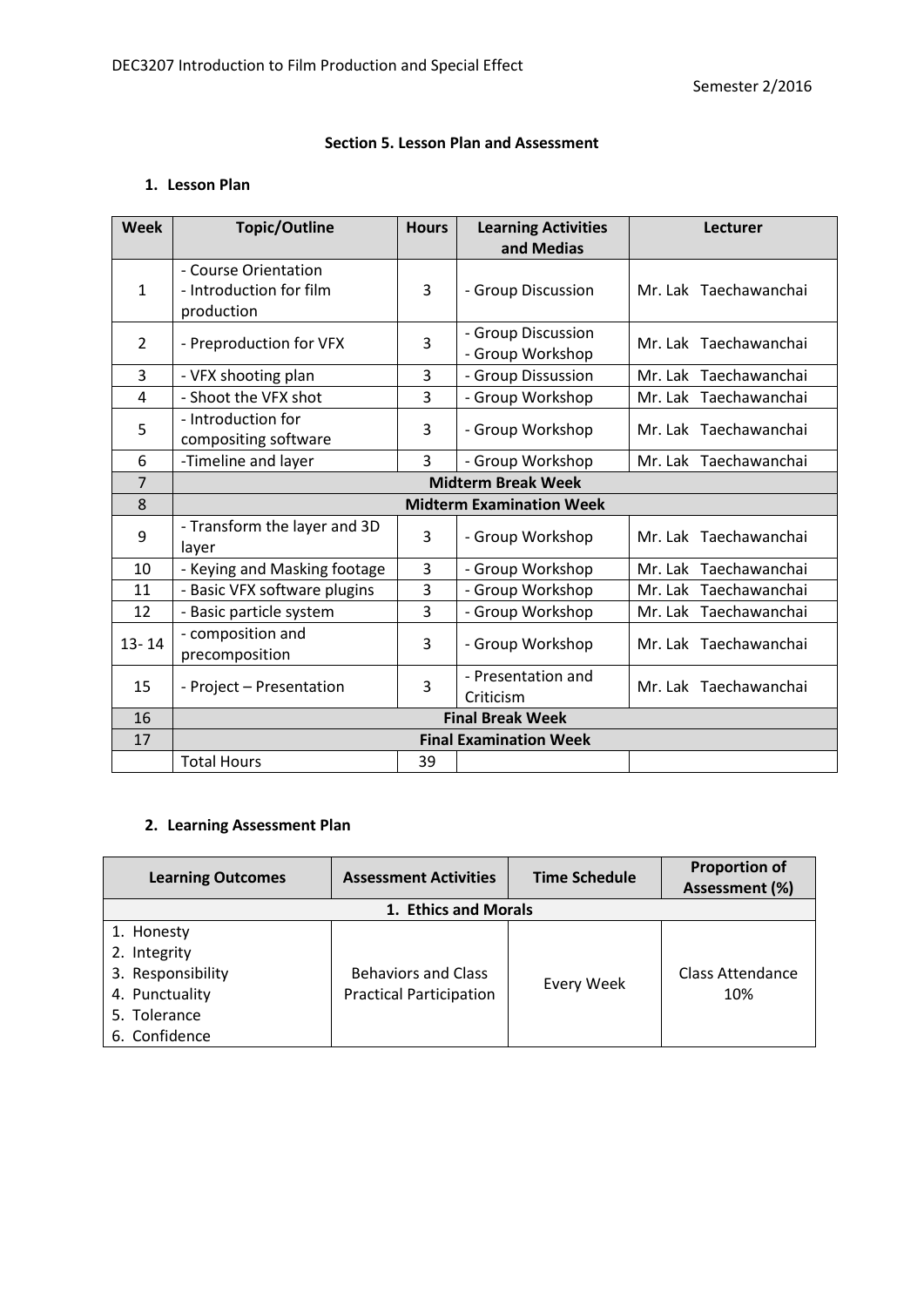| <b>Learning Outcomes</b>                                                                                                                                                                                                                                                                                                                                                                    |                                                                        | <b>Assessment Activities</b>                     | <b>Time Schedule</b> | <b>Proportion of</b><br>Assessment (%)                           |  |  |
|---------------------------------------------------------------------------------------------------------------------------------------------------------------------------------------------------------------------------------------------------------------------------------------------------------------------------------------------------------------------------------------------|------------------------------------------------------------------------|--------------------------------------------------|----------------------|------------------------------------------------------------------|--|--|
| 2. Knowledge                                                                                                                                                                                                                                                                                                                                                                                |                                                                        |                                                  |                      |                                                                  |  |  |
| 1. Can apply knowledge in<br>real working time<br>2. Dare to use creativity<br>that's profit for film<br>production development<br>3. Understand in working<br>process rightly in standard<br>4. Good attitude to<br>profession and work based<br>on moralities and ethics of<br>mass communicators                                                                                         |                                                                        | Midterm and Final<br><b>Examination Scores</b>   | Week 8 and 17        | Midterm<br>Examination<br>20%<br><b>Final Examination</b><br>30% |  |  |
|                                                                                                                                                                                                                                                                                                                                                                                             |                                                                        | <b>Cognitive Skills</b><br>3.                    |                      |                                                                  |  |  |
| 1. Can apply theoretical<br>section and practical part<br>to film production<br>2. Can analyze situations in<br>film production                                                                                                                                                                                                                                                             |                                                                        | Group Discussion and<br>Analysis                 | Week 1, 2 and 11     | <b>Group Discussion</b><br>15%                                   |  |  |
|                                                                                                                                                                                                                                                                                                                                                                                             | 4.                                                                     | <b>Interpersonal Skills and Responsibilities</b> |                      |                                                                  |  |  |
| 1. Relevant interpersonal skill<br>and classmate<br>2. Skill of creation and<br>maintenance of<br>interpersonal relationship<br>with colleagues and gain<br>and loss people<br>3. Professional practice with<br>self-responsibility and<br>public responsibility based<br>on moralities and ethics of<br>mass communicators<br>4. Being leader and follower<br>while working<br>development |                                                                        | <b>Class Participation</b>                       | <b>Every Week</b>    | <b>Class Participation</b><br>10%                                |  |  |
|                                                                                                                                                                                                                                                                                                                                                                                             | 5. Numerical Analysis, Communication and Information Technology Skills |                                                  |                      |                                                                  |  |  |
| 1. Effective communication<br>skill which are listening,<br>speaking, reading and<br>writing skills<br>2. Information technology<br>and new media usage skills<br>to support film production<br>such as information<br>searching via internet and<br>uploading produced film<br>to youtube.com                                                                                              |                                                                        | <b>Group Presentation</b>                        | Week 10 and 15       | <b>Group Presentation</b><br>15%                                 |  |  |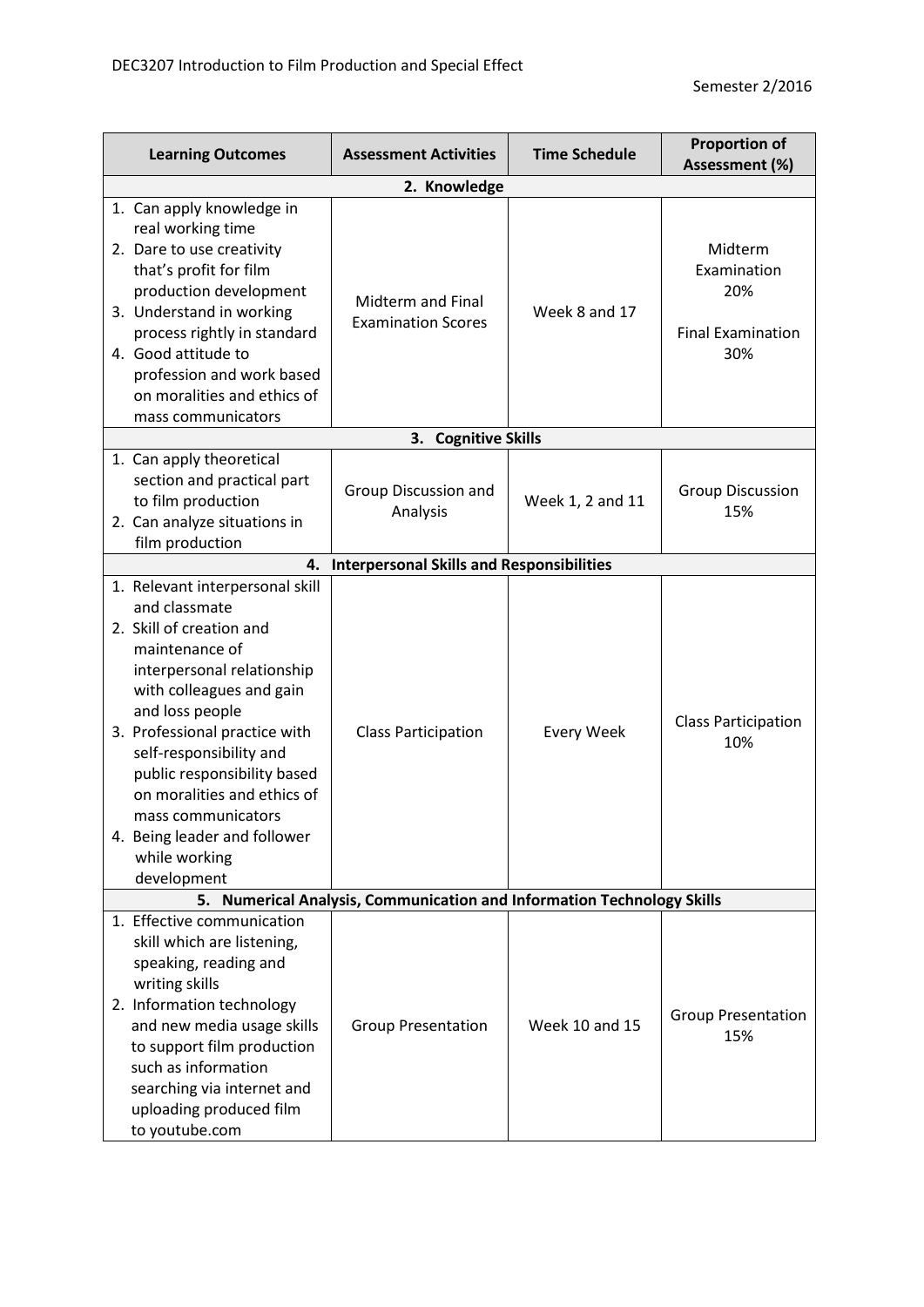### **Section 6. Learning and Teaching Resource**s

#### **Major books and documents**

Mark Sawicki.(2011). *Filming the Fantastic: A Guide to Visual Effects Cinematography*

. United States.

-

#### **Important document and information**

#### **Suggested document and information**

Scott Arundale*. (2014). Modern Post: Workflows and Techniques for Digital Filmmakers*. United States.

#### **Section 7. Course Evaluation and Improvement**

#### **Strategies for Course Evaluation by Students**

1.1 Explain to students to understand significance of subject development and students' roles in subject effectiveness evaluation as gain and loss people of program management 1.2 Support subject effectiveness evaluation by students before and after studying 1.3 Create opinion sharing atmosphere about subject effectiveness between lecturer and students while studying

### **Strategies for Course Evaluation by Lecturer**

2.1 Evaluation majorly based on students' participation such as students' behaviours and participation consideration

2.2 Evaluation by lecturer's point of view such as teaching potential according to set teaching plan evaluation and teaching atmosphere consideration

2.3 Evaluation by students' scores

2.4 Evaluation of teaching by faculty's academic section

### **Teaching Revision**

-

**-**

# **Feedback for Achievement Standards**

4.1 Students' outcomes, group works' quality and single assignment the whole semester harmony consideration

4.2Proper teaching management plan evaluation, teaching activities creation, giving assignments, evaluation and score assessment with subject description and program objectives

4.3 Cooperation with the next subject lecturer for previous subject evaluation

#### **Methodology and Planning for Course Review and Improvement**